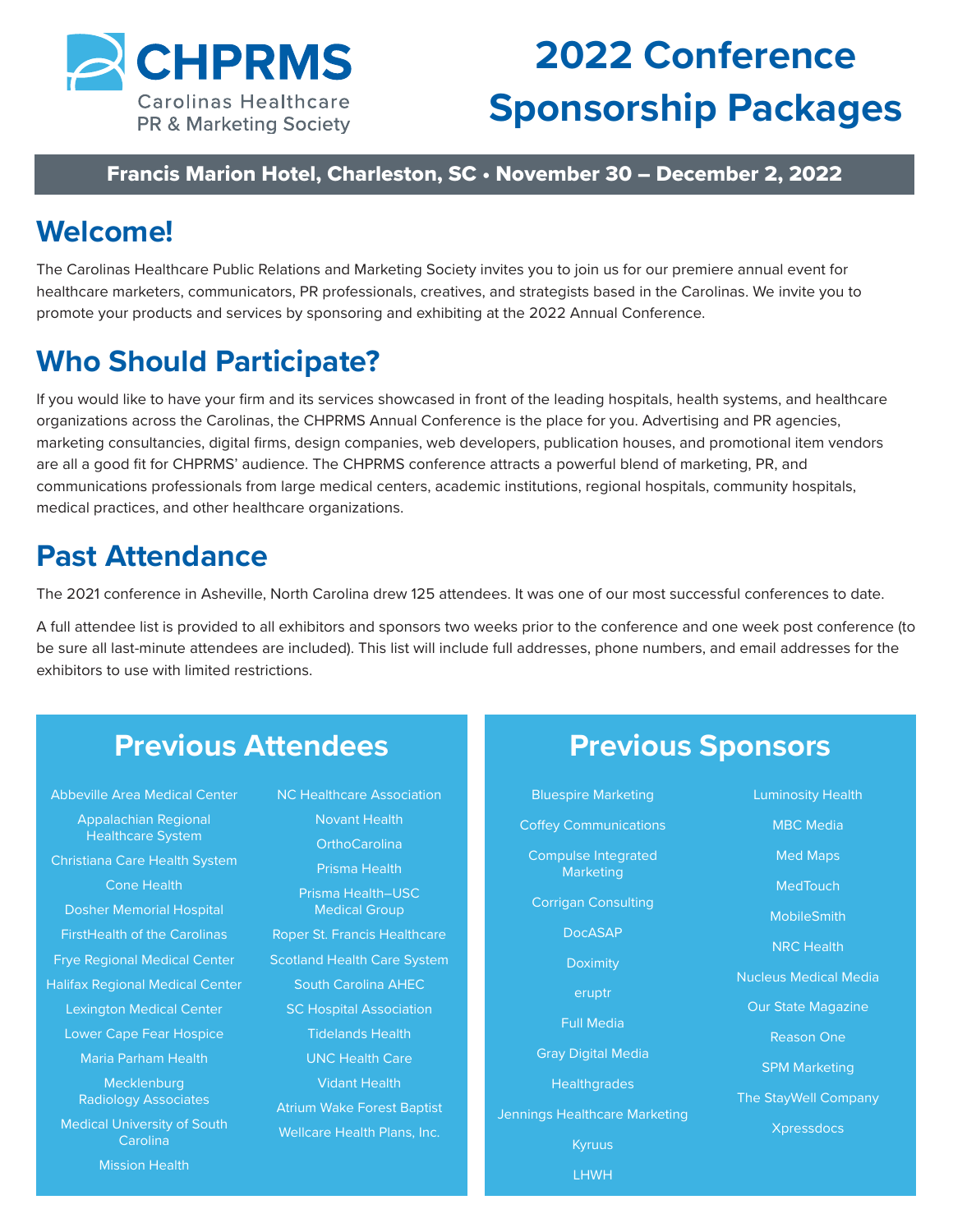# **Conference Sponsorship Levels**

## **Platinum Sponsorship • \$5,000 ONLY 3 AVAILABLE** X 1 left

- Listed in all 2022 conference written materials as the Platinum Sponsor
- Listed on CHPRMS website as a Platinum Sponsor
- Name on all conference signage as a Platinum Sponsor
- 4 complimentary registrations to attend the conference, including tickets to the Wallie Awards dinner
- Materials and promotional item included in conference bag
- Post-conference email with website link sent to all conference attendees
- Complete conference attendee list provided pre- and post-conference
- Complimentary one-year corporate membership to CHPRMS
- 6' table-top exhibit space
- Opportunity to introduce a Concurrent Session\*
- Highlight on all CHPRMS social media channels
- *EXCLUSIVE TO HIGHER LEVELS, INCLUDING PLATINUM:*  Opportunity to host a Wednesday Lunch Table\*
- *EXCLUSIVE TO HIGHER LEVELS, INCLUDING PLATINUM:*  Homepage highlight on CHPRMS website
- *EXCLUSIVE TO THIS LEVEL ONLY:* Featured sponsorship of virtual education event leading up to the conference
- *EXCLUSIVE TO THIS LEVEL ONLY:* Opportunity to address all attendees on during morning welcome on Wednesday Welcome, Thursday or Friday
- *EXCLUSIVE TO THIS LEVEL ONLY:* Opportunity to close out conference and draw prize giveaway on Friday
- *OPTIONAL UPGRADE DINE-AROUND:* Host a dine-around for hand-selected attendees on Wednesday evening of the conference (\$500)
- *OPTIONAL UPGRADE CLIENT TICKETS:* Purchase tickets for clients to attend with your company at an exclusive sponsor guest rate

### **Gold Sponsorship • \$3,000 ONLY 4 AVAILABLE**  $\chi$ AVAILABLE  $2$  left

- Listed in all 2022 conference written materials as the Gold Sponsor
- Listed on CHPRMS website as a Gold Sponsor
- Name on all conference signage as a Gold Sponsor
- 2 complimentary registrations to attend the conference, including tickets to the Wallie Awards dinner
- Materials and promotional item included in conference bag
- Post-conference email with website link sent to all conference attendees
- Complete conference attendee list provided pre- and post-conference
- Complimentary one-year corporate membership to CHPRMS
- 6' table-top exhibit space
- *EXCLUSIVE TO THIS LEVEL AND HIGHER:* Opportunity to introduce a Concurrent Session\*
- *EXCLUSIVE TO THIS LEVEL AND HIGHER:* Highlight on all CHPRMS social media channels
- *EXCLUSIVE TO THIS LEVEL AND HIGHER:* Opportunity to host a Wednesday Lunch Table\*
- *EXCLUSIVE TO THIS LEVEL AND HIGHER:* Homepage highlight on CHPRMS website
- *OPTIONAL UPGRADE DINE-AROUND:* Host a dine-around for hand-selected attendees on Wednesday evening of the conference (\$500)
- *OPTIONAL UPGRADE CLIENT TICKETS:* Purchase tickets for clients to attend with your company at an exclusive sponsor guest rate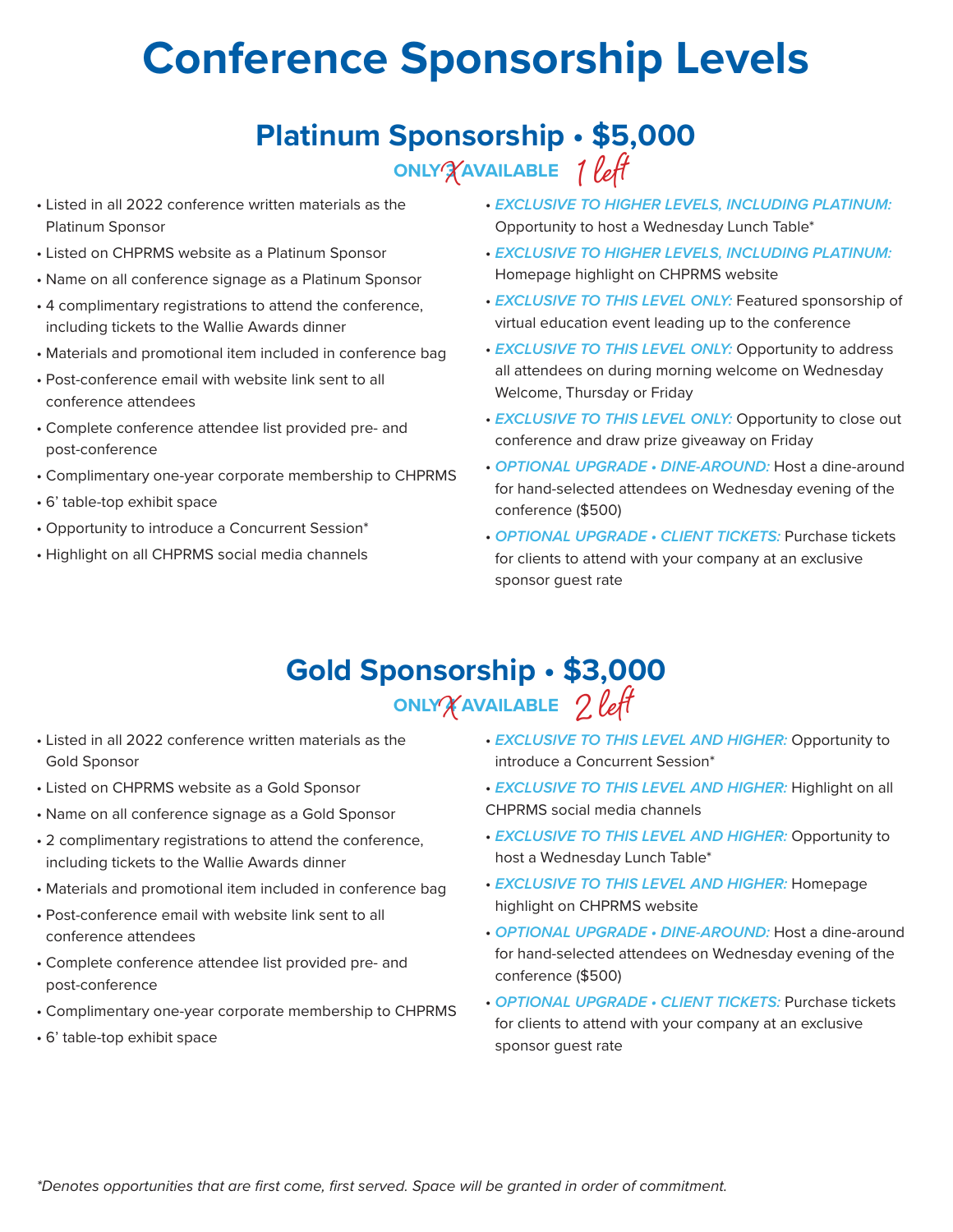## **Silver Sponsorship • \$2,000**

- Listed in all 2022 conference written materials as the Silver Sponsor
- Listed on CHPRMS website as a Silver Sponsor
- Name on all conference signage as a Silver Sponsor
- 1 complimentary registration to attend the conference, including ticket to the Wallie Awards dinner
- Materials and promotional item included in conference bag
- Post-conference email with website link sent to all conference attendees
- Complete conference attendee list provided pre- and post-conference
- Complimentary one-year corporate membership to CHPRMS
- 6' table-top exhibit space
- *EXCLUSIVE TO THIS LEVEL AND HIGHER:* Opportunity to introduce a Concurrent Session\*
- *EXCLUSIVE TO THIS LEVEL AND HIGHER:* Highlight on all CHPRMS social media channels
- *OPTIONAL UPGRADE CLIENT TICKETS:* Purchase tickets for clients to attend with your company at an exclusive sponsor guest rate

## **Bronze Sponsorship • \$1,000**

- Listed in all 2022 conference written materials as the Bronze Sponsor
- Listed on CHPRMS website as a Bronze Sponsor
- Name on all conference signage as a Bronze Sponsor
- 1 complimentary registration to attend the conference, including ticket to the Wallie Awards dinner
- Materials and promotional item included in conference bag
- Post-conference email with website link sent to all conference attendees
- Complete conference attendee list provided pre- and post-conference
- Complimentary one-year corporate membership to CHPRMS
- 6' table-top exhibit space

• *OPTIONAL UPGRADE • CLIENT TICKETS:* Purchase tickets for clients to attend with your company at an exclusive sponsor guest rate